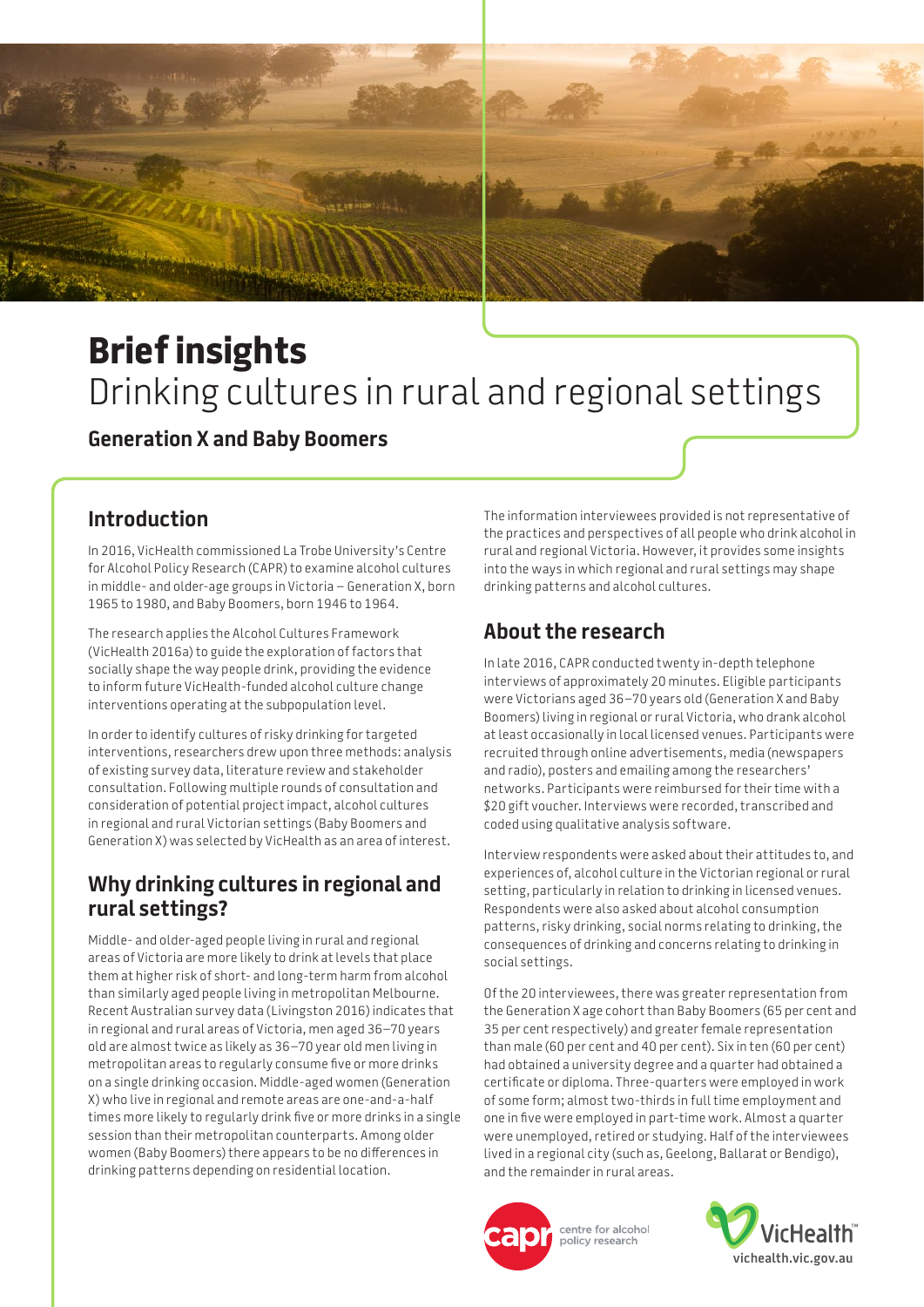## **Brief insights**

### **The rural and regional setting**

While interviewees in this sample drank alcohol infrequently and at levels of low risk, when alcohol was consumed, the sample mostly identified key social drinking settings as private homes (either a friend's or their own), the local pub or sports clubs. Other less frequent drinking locations were venues with drinking on the premises such as restaurants, cafes, wine bars or breweries, and the occasional public event at a school or workplace.

When at a licensed venue, many identified drinking alcohol as an 'add on' to a social occasion where there was more focus on eating a meal than drinking alcohol. For this sample, a lack of public transport often limited drinking at licensed venues, due to the need to drive home.

While those living in regional cities noted the increasing number and variety of licensed venues available (i.e. small wine bars), rural residents identified fewer venues, a lack of variety in the types of venues and shorter trading hours as limiting their access to alcohol in these areas.

Several interviewees noted a lack of cultural activities on offer locally, meaning drinking at the pub was identified as one of very few options for socialising in rural and regional locations.

- *" …it's partly to do with the fact that we don't have the same kind of cultural life and, you know, outside influences that keep us occupied and entertain us. And so the form of entertainment comes with maybe a couple of drinks and loosening up."*
- *" In my opinion, from what I've seen, there's probably some heavier drinking in rural areas and I would attribute that to there being perhaps fewer distractions, fewer activities for rural people to do."*

When describing other people's drinking, it was often described as influenced by individual level factors such as personality, personal predispositions or existing drinking problems.

Although this study sought to interview people who frequent licensed venues, the sample reported drinking more frequently in non-social situations, either alone or with one other person in a private residence.

#### **Drinking patterns and the role of alcohol**

Overall, among this sample, alcohol was not identified as of central social importance and those interviewed were not heavy drinkers. Despite this, alcohol was reported to be the norm in social situations. Drinking had an important role in relaxation, providing pleasure and enhancing socialisation – with family, friends and work colleagues.

*" …when you get to the pub you […] just don't feel comfortable and like you can't laugh out loud until you've had a couple of drinks and then you tend to be a bit freer and happier and chilled."*

Alcohol was also used as a reward, gift or to celebrate, such as marking the end of a challenging week at work. Some interviewees reported alcohol was simply consumed for enjoyment, or 'for the taste'.

Round-buying was identified by some interviewees, but was not a common norm.

Among this sample, it was acceptable to drink to the point of getting drunk or tipsy. However, drunkenness was rarely observed by participants. Generally, at the Victorian population level, almost a third of all people (28 per cent) agree that getting drunk occasionally is 'OK' (VicHealth 2016b).

#### **Factors that influence drinking**

When describing the drinking behaviour of other regional and rural people generally, some participants considered there were some who drank at risky levels. Factors considered to influence the way regional and rural people drank, beyond the contribution of the 'Australian' drinking culture (especially among males), were access to, and affordability of, alcohol.

Although affordability issues were felt to curb drinking levels within licensed venues, they were conversely seen to promote a culture of take-away drinking. This was perceived as more risky than drinking at venues where responsible service of alcohol applies and some level of supervision exists.

*" …it's cheaper to buy take-away alcohol and have it home, better than paying \$4.50 for a pot."*

Interviewees reported that occupation, unemployment and financial resources influenced the way drinking culture is shaped in regional and rural Victoria. In particular, the accountability felt by those with jobs or who had to wake up early to attend to farming duties was felt to limit drinking.

*" …people like dairy farmers and orchardists […] the only thing that might stop them is that they have to get up early in the morning to either milk the cows or work on the farm."*

The lack of transport in rural and regional areas and necessity of driving home after drinking alcohol at a venue was identified as a protective factor in limiting drinking. A quarter of interviewees mentioned that this would be a key reason for them to choose not to drink.

*" …in the country we'd be all from different towns and we would all meet up in the one town that had an event going on and then all drive home to our own towns […] So when you can't do very much share-riding of cars, then you need a lot of sober drivers… In the country, your license is your job."*

#### **Choosing not to drink**

Interviewees were comfortable choosing not to drink in social settings. When asked about the reasons to drink alcohol, a number of interviewees suggested it was more common to need a reason **NOT** to drink, as drinking was the social norm.

*" …Like, what could be a possible reason why you wouldn't have a drink? You can still drive, you can still, you know, whatever, so people would generally expect you to have a drink."*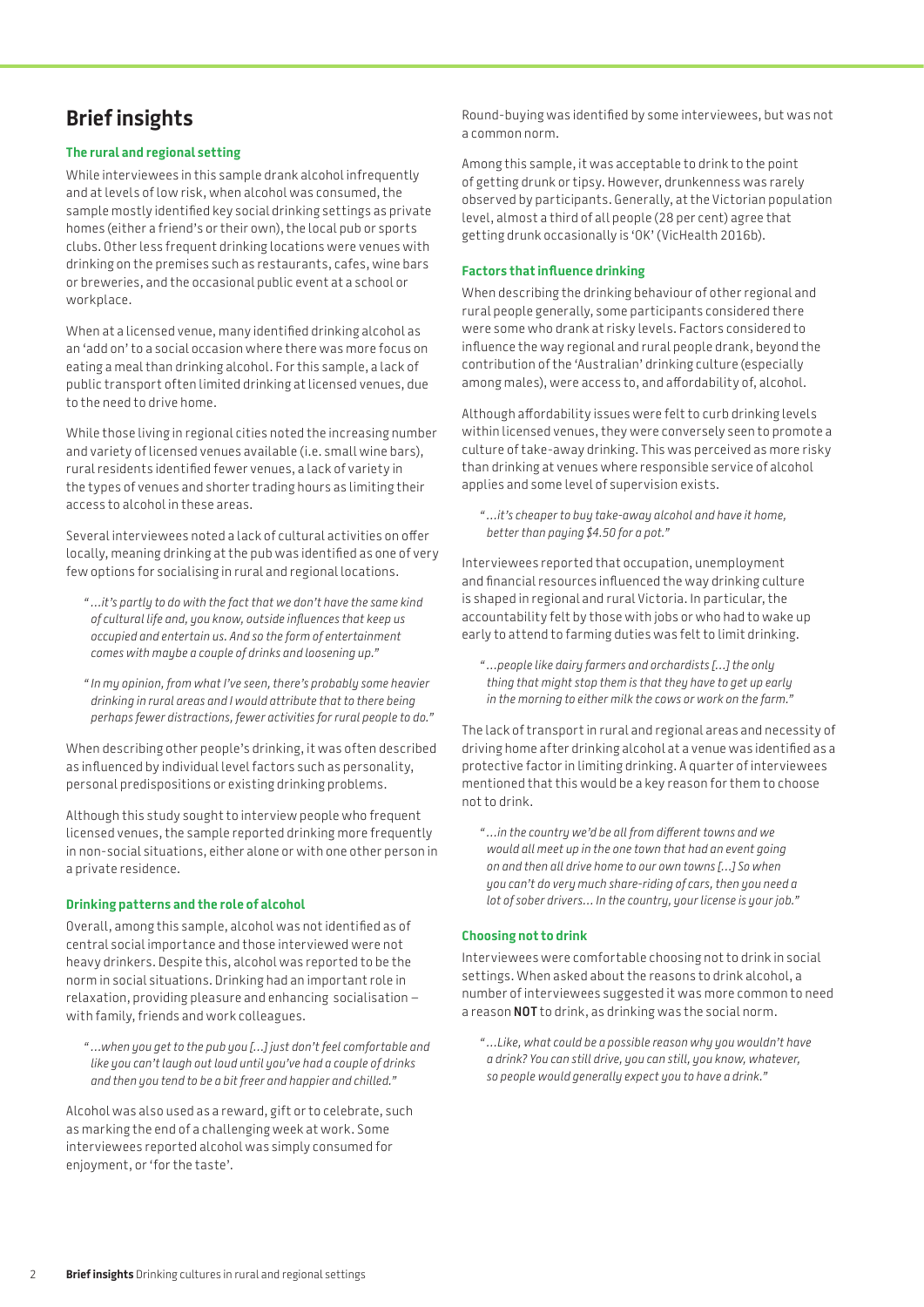Despite this, many interviewees reported there was no pressure relating to choosing not to drink, either on a specific occasion or in general (e.g. for those who were temporarily or permanently giving up or cutting back). This was commonly related to the nature of their social drinking group, who would either be supportive or not notice the choice being made.

*" …most people probably got other things to think or care about than whether someone else is drinking."*

A few, however, spoke of pressure or negative reactions from peers, and one reported using the specific strategy of drinking water out of a 'stubbie' bottle holder to avoid such reactions.

One participant expressed the difficulty of choosing not to drink alcohol if drinking was ingrained in the social circle.

*" …if that group bases itself on getting together for a drink then that's what you do. And it makes it hard for people who don't drink much."*

#### **Gendered norms**

While participants were not directly asked about the gender composition of their social drinking groups, or gendered nature of drinking, a number of participants suggested that there was a masculine drinking culture – referring to expectations of 'the boys', 'mates', 'blokes' and 'lads' as being particularly strong in rural areas.

- *" …a country drink is a drink for the sake of having one with the boys."*
- *" You meet a lot more women who don't drink than you do men, I do anyway, in the country."*

#### **Alcohol-related concerns**

Some interviewees had concerns about the drinking of friends or family, particularly in relation to short-term harm from intoxication rather than long-term potential health impacts. Some noted age as a factor that prevented alcoholrelated harm.

*" I guess we're a much older group, we don't tend to get out there and get on the grog and, you know, party and carry on."*

For most interviewees, witnessing unpleasant drunken behaviour or drink-driving was uncommon. In social settings when such behaviour occurred, it was most commonly reported that someone would approach and talk to the person about it. Others reported looking away or leaving a venue when antisocial behaviour was witnessed and in other cases, venue staff or police had intervened.

Very few interviewees raised concerns about their own drinking. One interviewee explained the powerful impact that a private conversation initiated by a friend who had noticed his heavy drinking had had on his own drinking:

*" …one of me mates come up and said that he'd noticed that I was drinking more and more […] over the course of six months it was getting worse and he just said, 'It used to be you'd have two, then half way through the season it was four, then it was 10 and then you're sort of getting in the car and driving 20 minutes home, you know.' That was, you know, and I said, right, well, if someone has noticed it then it's time to stop."*

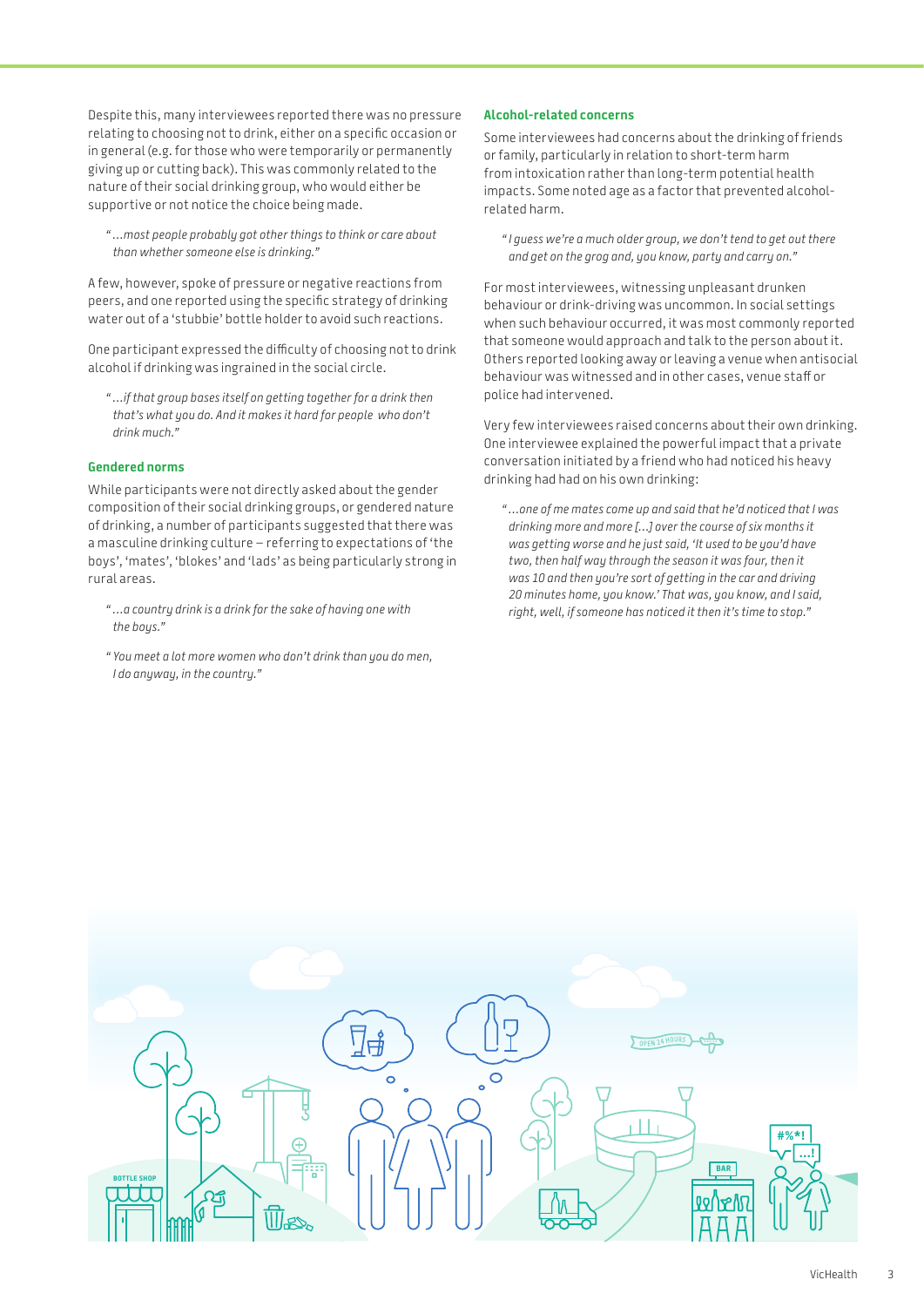### **Summary of brief insights – drinking culture in regional and rural settings, Generation X and Baby Boomers**

| <b>Factors that influence drinking</b>                   | Insights                                                                                                                                                                                                                                                                                                                                                                                                                                         |
|----------------------------------------------------------|--------------------------------------------------------------------------------------------------------------------------------------------------------------------------------------------------------------------------------------------------------------------------------------------------------------------------------------------------------------------------------------------------------------------------------------------------|
| Role of alcohol                                          | Overall, in public social settings alcohol was not identified as of central importance for<br>this sample - sharing a meal together was more important than drinking alcohol when<br>coming together.                                                                                                                                                                                                                                            |
|                                                          | Drinking appears to be the norm in social situations and plays a role in relaxation,<br>enhancing socialising, providing pleasure and enjoyment and in celebrating life events<br>(including the end of a working week).                                                                                                                                                                                                                         |
| Acceptability of intoxication                            | Among this sample, it was generally considered acceptable to be affected by alcohol<br>(tipsy or drunk) and the contribution of a broad 'Australian' drinking culture was seen to<br>reinforce this.                                                                                                                                                                                                                                             |
| Affordability                                            | Interviewees identified that price restricted drinking alcohol in licensed venues,<br>however, take-away alcohol was quite affordable.                                                                                                                                                                                                                                                                                                           |
| Accessibility                                            | While alcohol generally was easily accessible, lack of public transport in rural and<br>regional locations was seen to limit drinking, especially when drinking alcohol at<br>licensed venues.                                                                                                                                                                                                                                                   |
| Employment type, unemployment<br>and financial resources | Work obligations limited drinking, for example the requirement to get up early the next<br>day to work on the farm.                                                                                                                                                                                                                                                                                                                              |
|                                                          | Underemployment and limited financial resources limited drinking.                                                                                                                                                                                                                                                                                                                                                                                |
| Social practices and norms                               | Participants were comfortable choosing not to drink in social settings, with some<br>stating their social groups comprised both drinkers and non-drinkers. Only a couple of<br>participants described experiencing social pressure to drink in some social situations.<br>Drinking in private residences was reported by the sample as more common.                                                                                              |
| Gendered norms                                           | Several interviewees described a masculine drinking culture (fitting in with 'the boys')<br>in rural settings as contributing to heavy drinking.                                                                                                                                                                                                                                                                                                 |
| Peer-support                                             | In response to unpleasant drunken behaviour, the sample identified that someone<br>approaching the individual to talk about their behaviour was a common action that<br>would be taken. One interviewee explained the powerful impact that a private<br>conversation initiated by a friend who had noticed his heavy drinking had had on his<br>drinking. Knowing that someone had noticed his heavy drinking had encouraged him to<br>cut down. |
|                                                          | Drink-driving and drunken unpleasant behaviour were considered unacceptable. Peers<br>supported one another in their decision not to drink-drive.                                                                                                                                                                                                                                                                                                |
| Drinking settings                                        | The most common drinking setting was at home, either alone or with one other person.                                                                                                                                                                                                                                                                                                                                                             |
|                                                          | Lack of public transport in regional/rural settings limits drinking in licensed venues due<br>to the need to drive home.                                                                                                                                                                                                                                                                                                                         |
|                                                          | In rural settings, reduced access to licensed venues and restricted opening hours limit<br>drinking.                                                                                                                                                                                                                                                                                                                                             |
|                                                          | Dining, rather than drinking, is often the focus of attending pubs and other licensed<br>venues.                                                                                                                                                                                                                                                                                                                                                 |